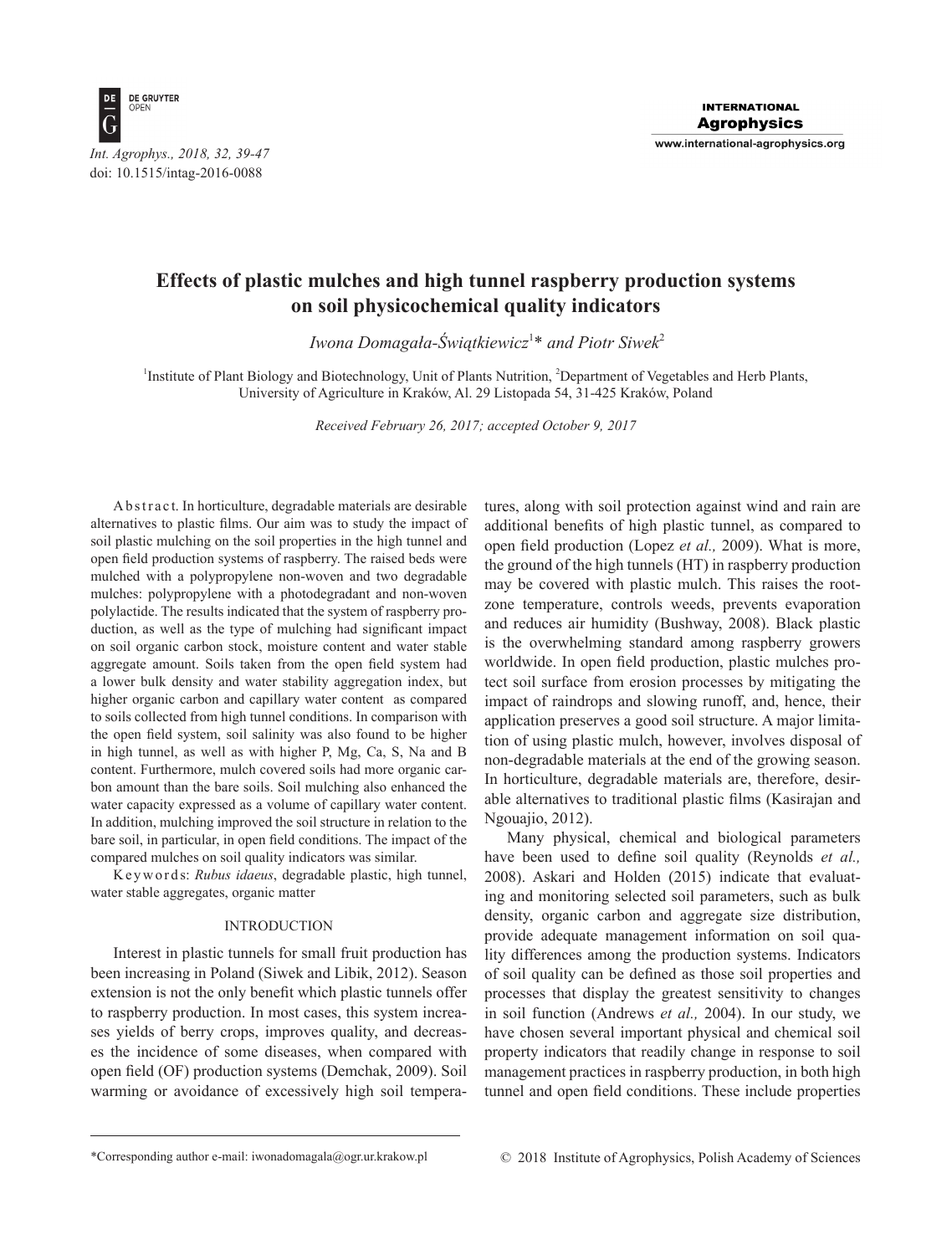which reveal direct influence on plant growth (*i.e.* soil pH and available nutrients concentration), and several indirect indicators of soil function (*i.e.* organic carbon content, the soil structure stability index and soil water capacity).

The study of aggregate stability has been valuable in assessing soil response to management practices and environmental changes (Barthès and Roose 2002; Lugato *et al.,* 2010; Six *et al.,* 2000). Aggregate stability is a crucial factor of a good soil structure and soil productivity. The soil structure directly affects crop yields through influence on water and air movement, root growth and biological activity. Aggregation is also an important process in soil organic carbon prevention and storage (Novelli *et al.,* 2013). Le Bissonnais (1996) defined four main mechanisms of aggregate breakdown in cultivated soils, such as slaking, breakdown by differential swelling, mechanical breakdown by raindrop impact and physic-chemical dispersion.

The formation and stabilization of aggregates are related to soil organic carbon dynamics. We hypothesize that soil covering with plastic and degradable mulches has significant impact on aggregate water stability and also on organic carbon changes. Earlier studies have shown (Domagała-Świątkiewicz and Siwek, 2013) that in vegetable production, mulching increases the amount of large water stable aggregates and organic carbon in soils. Soil organic carbon (SOC) is widely recognized as one of the key soil parameters in sustaining a good soil structure. SOC as a binding agent between primary and secondary mineral particles leads to an improved amount, size and stability of aggregates. Chaplot and Cooper (2015), similar to other researchers, underline that soil aggregation has the potential to increase organic matter stabilization in soils. Six *et al.* (2000) stress that the interaction between soil aggregates and organic matter is two way. *i.e.* organic materials stabilize soil aggregates and soil aggregates stabilize SOC. Breakdown of soil aggregates by raindrops impact or by water erosion encourage detachment and transport of labile fractions of soil organic matter, and also enhance the exposure of organic matter to oxidizing conditions (Schmidt *et al.,* 2011).

We assumed that soil plastic degradable cover has an important role in protecting soil degradation, and can improve soil quality as characterized by properly selected indicators. The aim of our work was to assess the impact of the production system and biodegradable mulch treatment on several physical and chemical soil parameters, including the aggregate stability index.

#### MATERIAL AND METHODS

The field trial was conducted during 2011-2013, in high tunnel (HT) and open field (OF) production systems at the Fruit Experimental Station in Brzezna (49°36′12″N 20°36′52″E). The tunnel system was established in the autumn of 2010, in the Orchard Department of the Experimental Institute of Horticulture in Brzezna. The average atmospheric precipitation in this area is about 700 mm yearly, with the mean yearly temperature  $+ 8.4^{\circ}$ C. Rainfall in the winter season is about 30%, and in the summer season, about 70% (Fig. 1).

In 2011, the temperatures for the vegetation period of raspberries were near the average, while the rainfalls noted for 2011 were heavy, especially in July. The growing season of 2011 was colder, as the average temperature recorded between May and September was 17°C, compared to 18.5°C recorded in 2012 and 19°C in 2013. Higher precipitation (420 mm in 2011, as well as 320 and 380 mm in 2012 and 2013, respectively) was also noted. 2013 had an annual precipitation of 380 mm and maximum rainfall in June, which was beneficial for flowering and fruit setting. Favourable climatic conditions (low precipitation and relatively high temperatures) were also recorded before the harvest.

The study was carried out on the basis of a completely randomized split-plot design, with a production system as main-plots replicated four times, and with plastic and degradable covers in raspberry (*Rubus idaeus*) cultivar Polka acting as subplots. Two mulches commercially advertised as degradable, *i.e.* photodegradable polypropylene (PP photo.) and experimental spun-bond, polylactic acid-based mulch (PLA), were compared to black polypropylene non-woven mulch (PP) and bare ground control. The typical single tunnel installed in 2010, has a width of 4.5 m and a height of 3 m, and is made of polyethylene film on a steel pipe structure. Each combination was represented by 20 plants (four replicates of five plants). The plants were grown on raised beds, in rows with a width of approximately 70 cm. In spring 2011, soil mulches were placed in the rows of plants. The plots were irrigated using a dripper line. Fertilizers (P, K, Mg) were incorporated during bed preparation, and in every year, in the spring, the nitrogen fertilizers were supplemented.

For soil site description, the granulometric analysis was performed by the aerometric method. This procedure is regulated by the PN-R-04032 (1998), standard published for the agricultural soil analysis in Poland. The data of particle-size fractions and textural soil classification for the experimental site in Brzezna is presented in Table 1.

Soil samples were collected from each replication by means of a soil core sampler, during the raspberry growth period, from soil depths of 0-20 cm. For bulk density,

Ta b l e 1. Soil particle size distribution under Polish Norm PN-372 R-04032 and textural classification (sandy loam)

| Fraction | Particle size (mm) | Size fraction $(\% )$ |
|----------|--------------------|-----------------------|
| Sand     | $2.0 - 0.05$       | 52                    |
| Silt     | $0.05 - 0.002$     | 44                    |
| Clay     | < 0.002            |                       |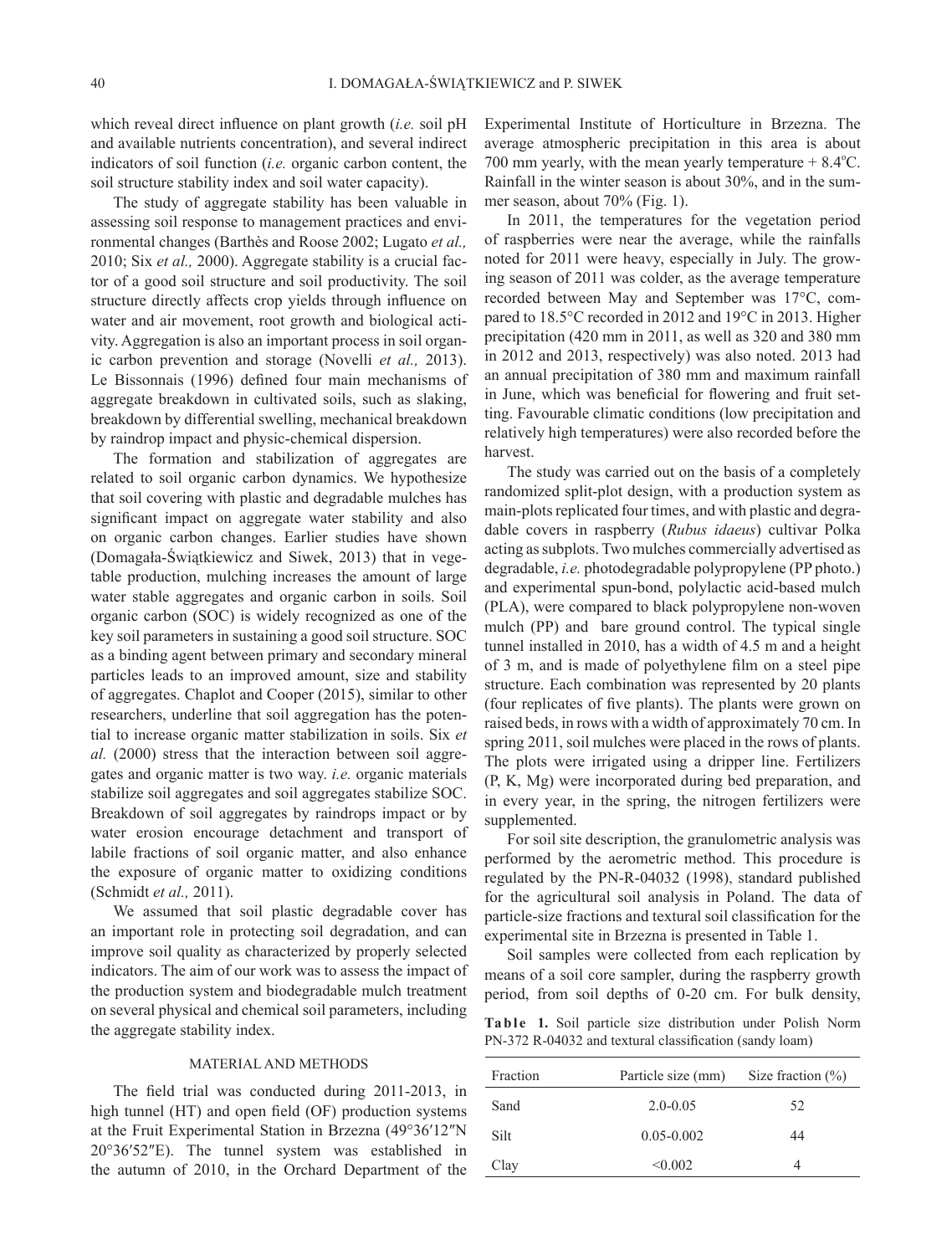Ta b l e 2. Soil moisture at the sampling moment, as well as soil physical properties of raspberry cultivation under plastic tunnel and open field conditions

| Factor      | Bulk density<br>$(g \text{ cm}^{-3})$ | Soil moisture<br>$(kg kg^{-1})$ | Capillary water<br>content %ww | Capillary water<br>content %wv | $\%C$             | Water stability<br>aggregates index<br>$(\%)$ |
|-------------|---------------------------------------|---------------------------------|--------------------------------|--------------------------------|-------------------|-----------------------------------------------|
| 2011        | 1.27a                                 | 0.341a                          | 34.0a                          | 43.2a                          | 0.88 <sub>b</sub> | 90.6 <sub>b</sub>                             |
| 2012        | 1.25a                                 | 0.331a                          | 33.2a                          | 40.4a                          | 0.81a             | 90.6 <sub>b</sub>                             |
| 2013        | 1.25a                                 | 0.346a                          | 34.4a                          | 42.8a                          | 0.85 <sub>b</sub> | 84.2 a                                        |
| High tunnel | 1.26a                                 | 0.329a                          | 33.1a                          | 41.9a                          | 0.83a             | 89.9 b                                        |
| Open field  | 1.25a                                 | 0.350 b                         | 34.6 a                         | 42.3 <sub>b</sub>              | 0.86 <sub>b</sub> | 87.0 a                                        |
| Control     | 1.26a                                 | 0.328a                          | 33.1a                          | 40.3a                          | 0.80a             | 86.3 a                                        |
| <b>PLA</b>  | 1.25a                                 | 0.343a                          | 34.4a                          | 42.6 <sub>b</sub>              | $0.86$ bc         | 89.9 <sub>b</sub>                             |
| PP photo.   | 1.26a                                 | 0.342a                          | 33.9a                          | 42.1 <sub>b</sub>              | 0.84 <sub>b</sub> | 89.0 <sub>b</sub>                             |
| <b>PP</b>   | 1.26a                                 | 0.344a                          | 33.9a                          | 42.3 <sub>b</sub>              | 0.89c             | 88.7 b                                        |

PLA – polylactic acid-based mulch, PP photo. – photodegradable polypropylene mulch, PP – polypropylene mulch. Values in the same columns marked with different letters differ significantly ( $p = 0.05$ ).

**Ta b l e** 3. Percent of classes of soil water stable aggregates (mm) in soils of raspberry cultivation under plastic tunnel and open field conditions

| Factor         | Percent of water stabele aggregates (mm) |                   |                   |                   |                   |  |  |
|----------------|------------------------------------------|-------------------|-------------------|-------------------|-------------------|--|--|
|                | $4.0 - 2.5$                              | $2.5 - 1.5$       | $1.5 - 1.0$       | $1.0 - 0.5$       | $0.5 - 0.25$      |  |  |
| 2011           | 20.9a                                    | 18.2c             | 164c              | 21.9 <sub>b</sub> | 13.2a             |  |  |
| 2012           | 21.1a                                    | 17.0 <sub>b</sub> | 14.5 $h$          | 23.5c             | 15.8 b            |  |  |
| 2013           | 21.4a                                    | 14.7a             | 12.1a             | 18.5 a            | 17.4c             |  |  |
| High<br>tunnel | 21.8 <sub>b</sub>                        | 16.5a             | 144a              | 22.1 h            | 14.9 a            |  |  |
| Open<br>field  | 20.4a                                    | 16.7a             | 14.3a             | 20.4a             | 15.9 <sub>b</sub> |  |  |
| Control        | 23.1h                                    | 16.6 ab           | 12.9a             | 18.3 a            | 15.3 ab           |  |  |
| PLA.           | 20.7a                                    | 16.6 ab           | 14.7 <sub>b</sub> | $22.3$ bc         | 15.5 h            |  |  |
| PP<br>photo.   | 19.5a                                    | 15.9a             | 14.7 <sub>b</sub> | 21.4 <sub>b</sub> | 16.6c             |  |  |
| РP             | 21.1a                                    | 17.6 <sub>b</sub> | 15.1 <sub>b</sub> | 23.1c             | 14.4a             |  |  |

Explanations as in Table 2.

undisturbed samples from the depths of 0-10 were collected by means of a Kopecky cylinder with a volume of 250 cm3 . Soil cores were weighted, wetted (for capillary action) and dried at 105°C. Soil aggregates were then separated by wet-sieving, using Yoder procedures (Yoder, 1936). Aggregates from undisturbed 0-20 cm bulk soil

were collected at each of data plots, with four replicates. Aggregates (<5 mm) were obtained by dry sieving of the bulk soil. Each sample (40 g of dry aggregates) underwent slow wetting pre-treatment in deionised water for 5 min. The sample was subsequently wet-sieved using a motordriven holder lowering and raising sieves in a container of water. Five size classes were used, *i.e.* 0.25, 0.5, 1.0, 1.5 and 2.5 mm. The stroke length was 5 cm and the sieving frequency was 5 cycles cm-1 for 20 min.

Soil pH was measured at a soil to water ratio of 1:2. Soil organic carbon (SOC) was determined using the dichromate oxidation method (Ostrowska, 1991). The available form of macronutrients and sodium was determined in  $0.03$  mol dm<sup>-3</sup> CH<sub>3</sub>COOH by means of the universal method. The extractable form of boron was measured in 1 mol dm-3 HCl extractan. The available forms of nutrients were determined using the inductively coupled argon plasma atomic emission spectroscopy ICP-OES technique (ICP-OES).

Statistical analyses enabled comparing the main effects and interactions of the production systems (HT and OF), the types of mulch and years. All data was subjected to variance analysis using the three-way (three-factor) ANOVA system. All means were separated using Fisher least significant difference test (LSD) ( $p = 0.05$ ). Main effects were presented in Tables 2-4, and interactions between factors in Figs 2-3.

Data on yield and crop quality were evaluated and presented in a separate publication by Król-Dyrek and Siwek (2015).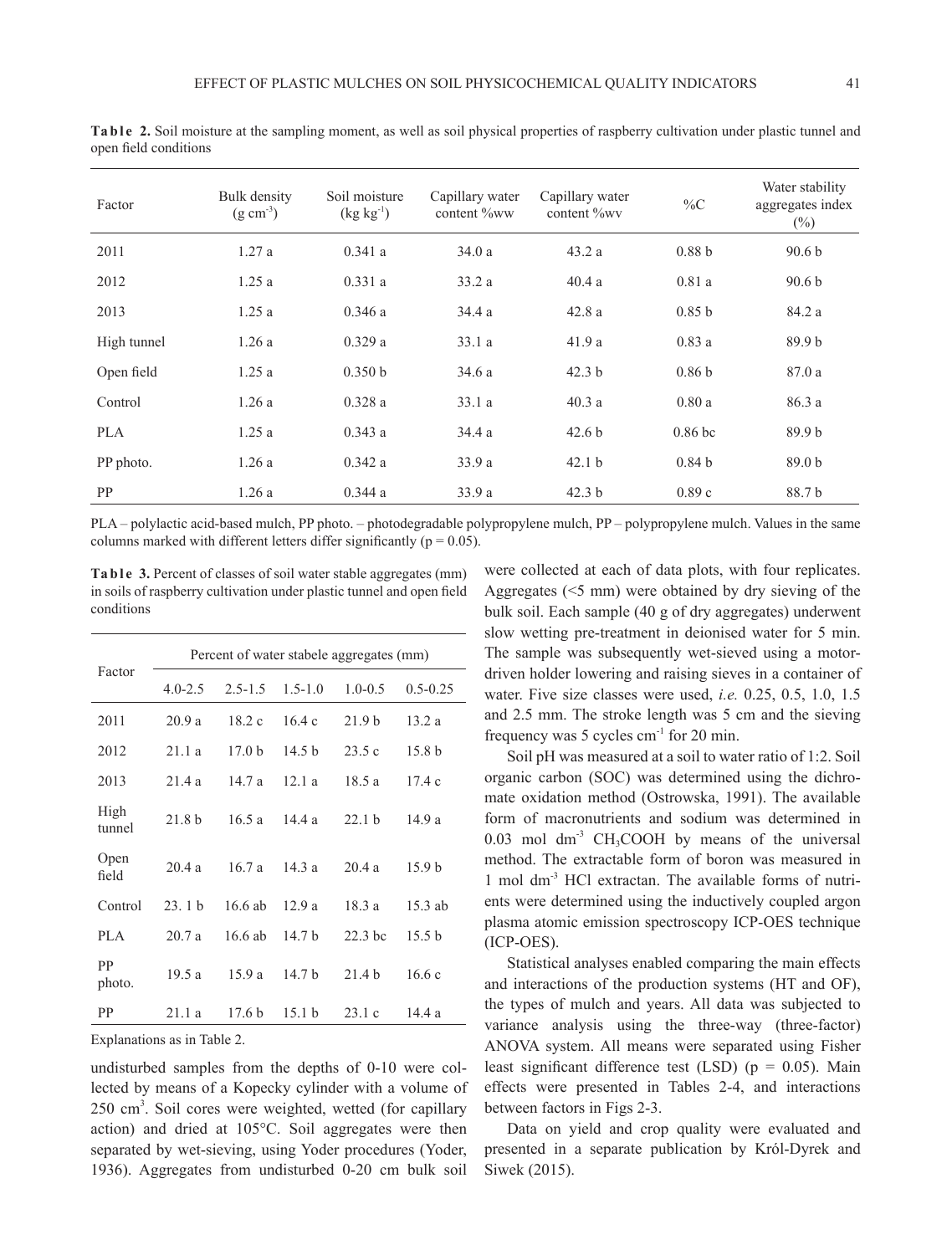| Factor         | $pH_{H_2O}$ | EC   | $\mathbf{P}$ | K   | Mg  | Ca   | $S-SO4$ | Na   | B    |
|----------------|-------------|------|--------------|-----|-----|------|---------|------|------|
| 2011           | 6.51        | 0.11 | 32.1         | 87  | 110 | 1039 | 14.1    | 21.5 | 0.04 |
| 2012           | 7.16        | 0.14 | 22.9         | 84  | 165 | 1268 | 38.5    | 26.0 | 0.14 |
| 2013           | 6.92        | 0.11 | 22.8         | 79  | 105 | 849  | 13.4    | 16.2 | 0.35 |
| High<br>tunnel | 7.89        | 0.17 | 40.9         | 71  | 161 | 1472 | 25.8    | 29.8 | 0.30 |
| Open field     | 5.84        | 0.07 | 11.0         | 96  | 92  | 633  | 18.2    | 12.7 | 0.06 |
| Control        | 6.90        | 0.12 | 25.6         | 75  | 121 | 1039 | 19.1    | 22.1 | 0.15 |
| <b>PLA</b>     | 6.92        | 0.11 | 25.2         | 74  | 122 | 1081 | 19.1    | 17.6 | 0.18 |
| PP photo.      | 6.95        | 0.12 | 29.3         | 105 | 139 | 1107 | 26.3    | 25.8 | 0.20 |
| <b>PP</b>      | 6.70        | 0.14 | 23.7         | 79  | 124 | 981  | 23.5    | 19.3 | 0.18 |

Ta b l e 4. Soil acidity (pH), electrical conductivity (EC mS cm<sup>-1</sup>) and P, K, Mg, Ca, S-SO<sub>4</sub> (mg dm<sup>-3</sup> of fresh soil), Na, and B (mg kg<sup>-1</sup>) d.m.) in soils of raspberry cultivation under plastic tunnel and open field conditions

Explanations as in Table 2.



**Fig. 1**. Climatic conditions (data was obtained from the meteorological station in Brzezna).

## RESULTS AND DISCUSSION

Soil texture has a significant influence on soil physical properties, as well as on aggregation. The soils in Brzezna Station, located in a mountain foreland region,, had been formed on a less-like, silty and very fine sand, and are classified as being leached brown soils. According to WRB classification (World reference base for soil resources 2014), these are considered as belonging to the Cambisols (Inceptisoles) category. The particle size analysis indicated sandy loam soil (Table 1).

Dry bulk density is the most frequently used parameter to characterize the state of soil compactness (Dexter, 2004; Håkansson and Lipiec, 2000; Reichert *et al.,* 2009). In the 2011 and 2013 seasons, the average soil bulk density (BD) of the test plots was 1.27 and 1.25 g  $cm<sup>3</sup>$ , respectively. The dry bulk density measured both for the open field soil and under high tunnel was similar (Table 2). However, a significant interaction between the year and the system of production was found (Fig. 2). In 2011, after the raised bed were formed, the soils in the OF system had higher bulk density than in the HT system (1.34 g cm-3 *versus* 1.20 g cm-3, respectively). In the third year of the experiment, in the high tunnel system, higher BD values were noticed than under open field conditions (1.31 g cm-3 *versus* 1.19 g cm-3, respectively). The mulch treatments had an insignificant effect on dry bulk density. However, in the first year of the study, all mulched soils in the OF system of production had lower BD values than in control soils, in contrast to the third year of the research (data not presented).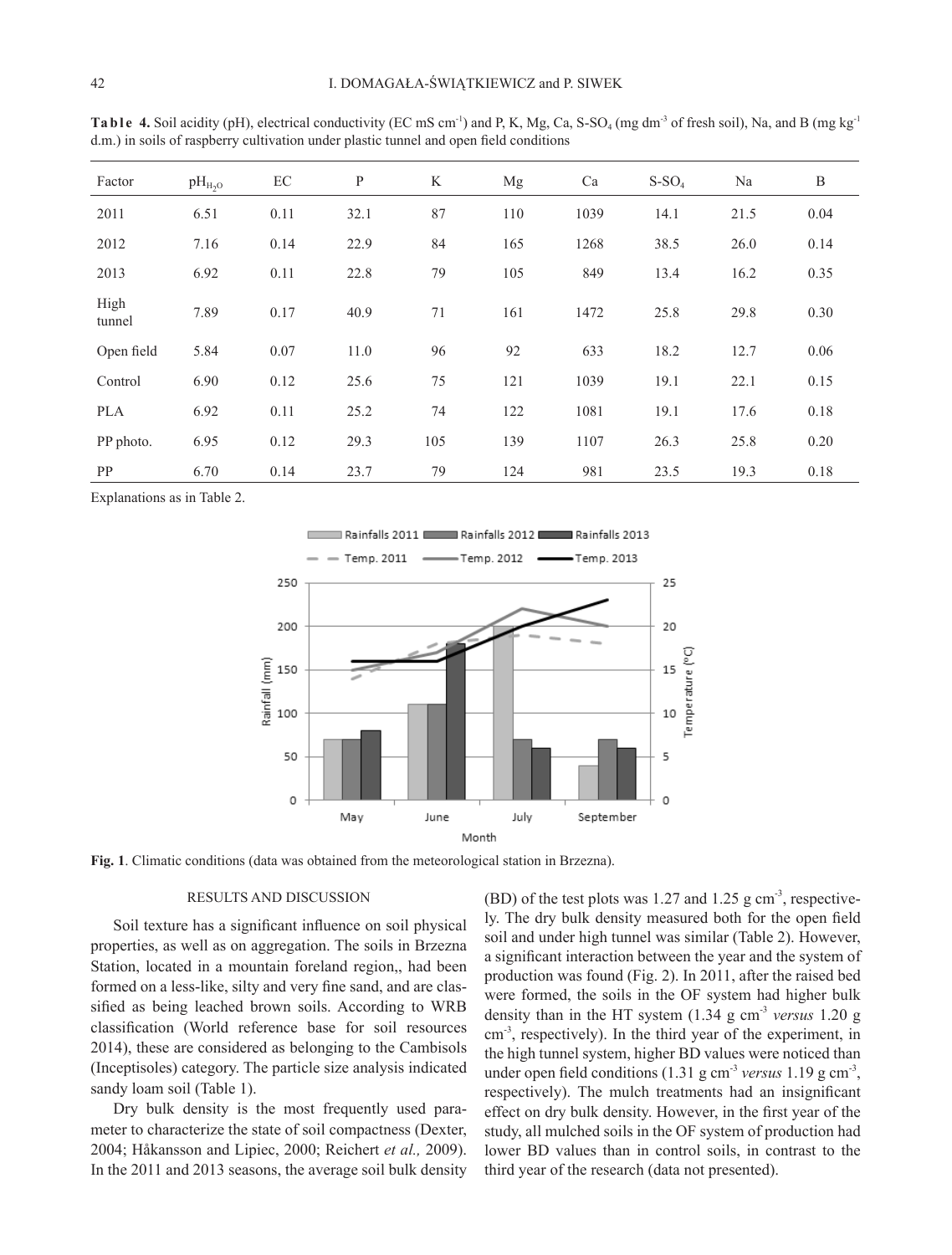

**Fig. 2.** Mean values (bars) and standard deviation (│ lines) of bulk density of soils in high tunnel (HT) and open field (OF) systems of raspberry production during the three-year period 2011-2013 (significant interactions for year x system of production:  $LSD<sub>0.05</sub>$  $= 0.041$ ).

According to the mean values for the three-year experiment period, moisture of the open field soils attained a value of  $0.350 \text{ kg kg}^{-1}$ , while that of the soils from the high tunnel had a value of 0.329 kg kg<sup>-1</sup>. The higher moisture examined during soil sampling in the open field soil probably resulted from the additional amount of water from rainfall. This could also indicate a quicker soil water depletion in the HT system. This comes about by way of the roots of fast-growing plants with higher rates of transpiration, as in favourable conditions, plants produce higher biomass in tunnels than in open field conditions (data no shown). The soil covered with mulches also had slightly higher moisture than bare ground (Table 2). Raised beds, in contrast to level soils, usually have higher soil temperature, which promotes the loss of water from the uncovered soil (Tarara, 2000). Thus, it can be stated that mulching is the most effective way to minimize soil water evaporation. Ferus *et al.* (2009) point out that soil cover protects the soil from insulation and breaks the capillarity movement of water to the surface where it is evaporated. However, the porous structure of non-woven textile (PP, PLA) permits the cooling of soils through evaporation. Higher capillary water content was detected in 2011 and 2013, and lower in 2012 (Table 2). According to the mean values for the three years of the study, soils from the OF system of raspberry production had slightly higher capillary water content than soil from the HT system. Moreover, soil mulching enhanced the capillary water content expressed as volume water content. Dexter (2004), and Magdoff and Weil (2004) indicate a significant effect of organic matter content on water soil characteristics, especially for low-clay content soils. In the reference study, based on the mean values, soils taken from mulched plots had higher organic carbon content than that from the bare soil.



**Fig. 3.** Mean values (bars) and standard deviation (│ lines) of soil total carbon (%) of soils in high tunnel (HT) and open field (OF) cultivation systems under different treatments (control – bare soil, PP photo. – photo degradable polypropylene, PP – polypropylene, PLA – polylactic acid-base mulch) of raspberry production during the three-year period 2011-2013 (a – significant interactions: year x treatments  $LSD<sub>0.05</sub> = 0.069$ , b – system of production x treatments  $LSD<sub>0.05</sub> = 0.056$ ). Figures with different letters within treatments are significant at  $p = 0.05$ .

The soil organic carbon (SOC) content in the tested soils ranged from 0.81 to 0.85% in 2012 and 2013, respectively (Table 2), and the production system affected the organic carbon amount in soils. Generally, a higher SOC content was found in the OF system (0.86%) as compared to the HT plots (0.83%). In addition, the mean values for 2011-2013 indicate that mulched soils had a significant more SOC amount than did bare soil control. The effect of significant interactions of year and treatments, and the system of production and treatments on organic carbon content in soils is shown in Fig. 3. In 2011 and 2012, all soils with cover treatments had higher soil organic carbon than bare soils. This pattern was especially observed for high tunnel soils (Fig. 3). In the third year of the experiment, differences between treatments were not statistically significant. Under open field conditions, mulching had no significant effect on organic carbon content in soils.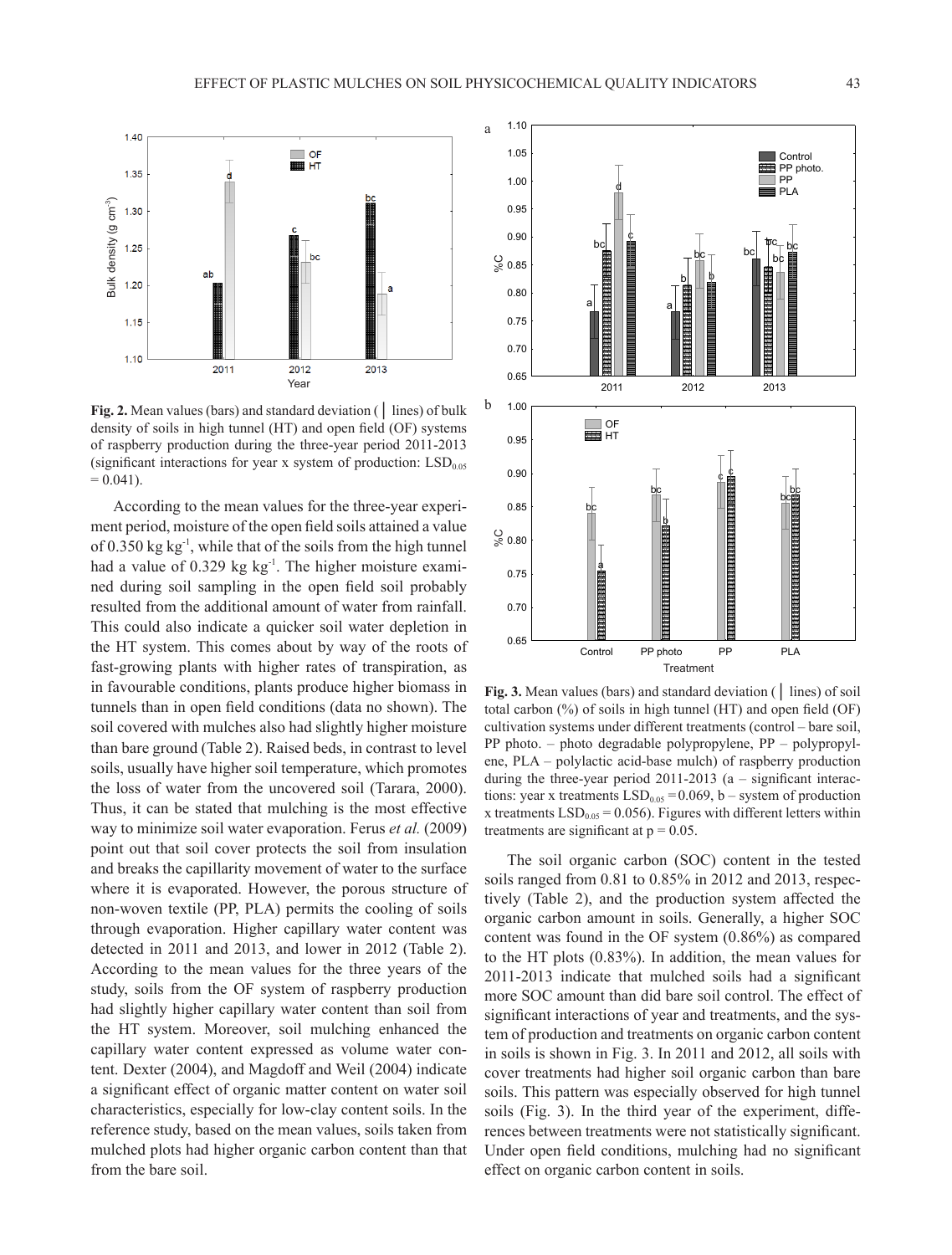

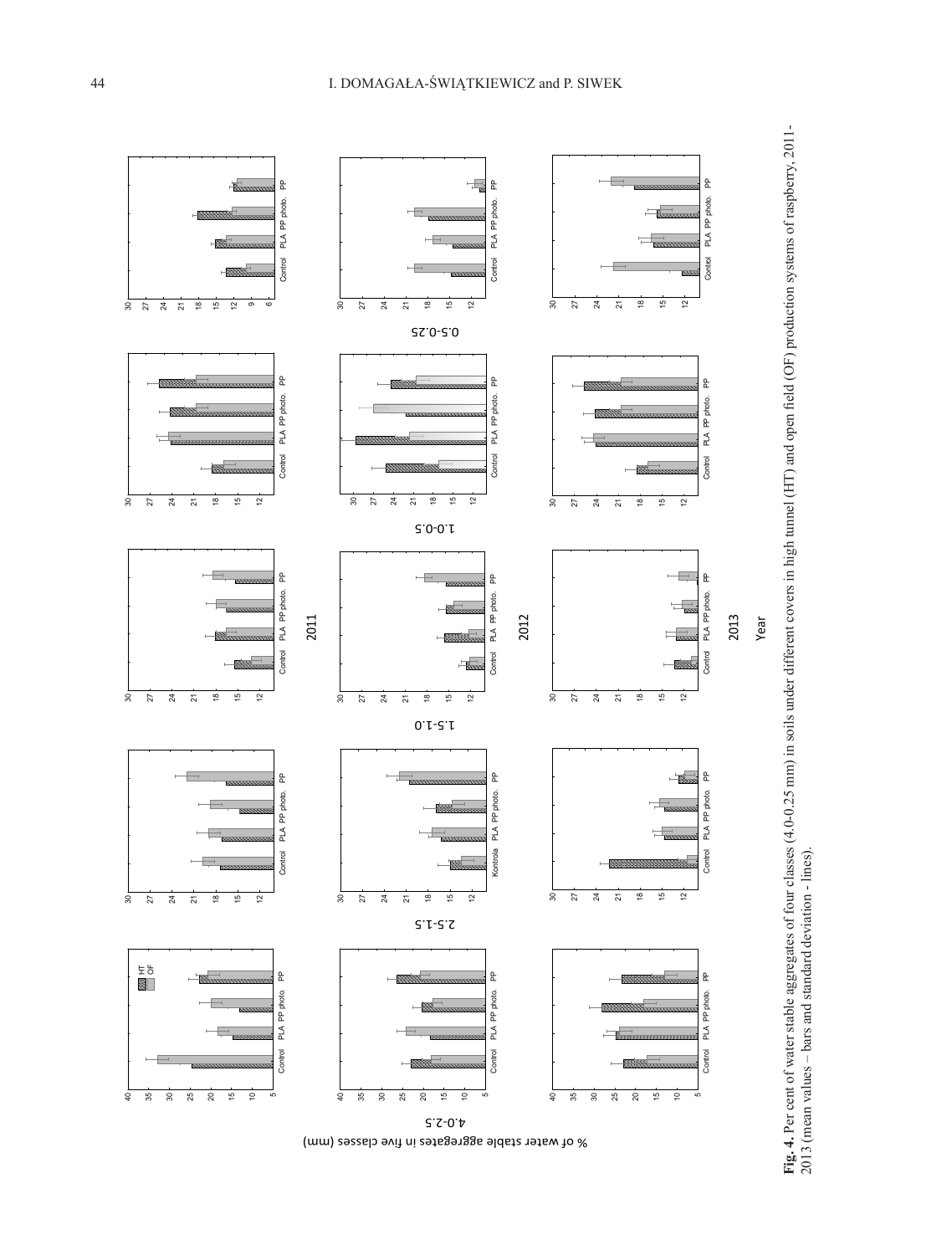The differences in C dynamics in the different soil management could be explained by means of the biological and biochemical mineralization hypothesis. As has been shown previously, soils from the HT system, particularly without cover, had lower moisture content than those under open field conditions. Possibly, the enhanced aeration stimulated greater microbial decomposition of organic carbon in soils. In contrast, higher temperatures under a plastic film tunnel during vegetative growth (Domagała-Świątkiewicz and Siwek, 2013; Siwek *et al.,* 2015) created more favourable conditions with regard to organic matter dynamics. The decomposition rate, similar to all chemical and biochemical reactions, is temperature dependent (Lützof and Kögel-Knabner, 2009). Indeed, Li *et al.* (2014) show that organic carbon, as well as higher microbial activity, is greater in high tunnel plots than in open field systems of tomato production.

The annual soil carbon balance is controlled by two major processes, *i.e.* respiratory carbon loss and photosynthetic carbon improvement (Davidson and Janssens, 2006). Seasonal changes in weather conditions can have great impact on both processes, thus altering the source/sink behaviour of the system (Unger *et al*., 2010). Management practices, including film covering and mulching, also moderate moisture and temperature regimes in soils (Hunter *et al.,* 2012; Lamont, 2005; Moreno *et al.,* 2009), and can alter biogeochemical cycling of carbon. This can result in organic matter accumulation or mineralization. Moreover, the biological status of soils depends strongly on the soil physical and chemical conditions. The results of the study of Lerch *et al.* (2010) show a maximum enrichment of soil microbial biomass over soil organic matter of 3‰ under well-watered conditions. Magdoff and Weil (2004) indicate that increase in soil water content can also inhibit the air circulation that would stimulate rapid aerobic decomposition. Rey *et al.* (2017) suggest that sudden changes in soil moisture, rather than soil moisture itself, are the main drivers of soil carbon mineralization. In the presented study, mulched soils had higher capillary water capacity than bare soils.

Soil organic carbon content and organic matter supply are usually correlated to aggregate stability, as determined in other studies (Lugato *et al.,* 2010; Six *et al.,* 2000). In our study, the highest water stable aggregate (WSA) indexes (expressed as a sum of the water stable aggregate fractions of 0.25-4.0 mm) were found in soils in 2011 and 2012, and in the soils maintained *via* the high tunnel system as compared to open field conditions (Table 2). The upward trend in the WSA index during the experiment was observed especially in bare soil on the open field plots. Novelli *et al.* (2013) indicate that practices that keep soil covered protect it from the erosive forces that disrupt aggregation, while also building organic matter. In addition, management activities that disturb soil and leave it bare can result in a rapid decline in soil organic matter, microbial activity and aggregation stability (Elmholt *et al.,* 2008). In the present-

ed study, there were significant differences among WSA indexes under various soil treatments. However, mulching enhanced the soil structure in relation to bare soils, in particular in OF conditions. Aggregates are susceptible to disruption by physical disturbances, such as dry-wet cycles and rainfall impact. Furthermore, incidents of rapid changes in soil moisture lead to the physical disruption of macro-aggregates, and to an increase in organic substrates available for decomposition by soil microbes (Denef *et al.,* 2001). The results of our study suggest that soil covering improves moisture and the soil structure by enhancing soil water-stable aggregate content. Indeed, several reports in literature indicate that aggregate stability is an appropriate indicator of soil susceptibility to water erosion and may be used to assess the effect of agricultural management (Barthès and Roose, 2012; Bronic and Lal, 2005).

In our study, macro-aggregates (2.5-4.0 mm) constituted 19.5-23.1% of water stable aggregates and varied significantly among the treatments and production systems employed (Table 3). The mean values obtained indicate slightly higher amounts of water stable macro-aggregates in tunnel soils, when compared to open field systems. However, in the first year of the study, open field soil revealed a higher content of macro-aggregates than tunnel soils, especially in the control treatment and under biodegradable mulches (Fig. 4). On average, in 2011-2013, bare soils contained more macro-aggregates than mulched soils. The mechanism proposed to explain these phenomena is that wet-dry cycles induce macro-aggregates to become slake-resistant (Denef *et al.,* 2001).

In the second and third year of the experiment, in the open field soils, mulched non-woven PLA showed significantly higher amounts of macro-aggregates than in the case of the control treatment. A similar result was seen in 2013, in the tunnel system, for soil under PP photodegradable mulch (Fig. 4). Aggregation is affected by soil organic carbon, biota, ionic bridging, clay and carbonates (Six *et al.,* 2004; Stamati *et al.,* 2013). Tisdall and Oades (1982) show that roots and fungi hyphae stabilize macro-aggregates (>250 μm diameter). In the study of Denef *et al.* (2001), in fungicide treated soil samples, no large macro-aggregates (>2 mm) were formed, whereas in soil samples without fumigation, 30% of the soil dry weight was composed of large macro-aggregates, and fungi represent the largest part of the microbial biomass. Consequently, macro-aggregation can be said to be controlled by soil management, as management influences the growth of plant roots, biota and the oxidation of organic carbon.

In the third year of our study, the PLA film was partially, to a rather low degree, degraded mechanically or slightly disintegrated. Progressive PLA decomposition resulting in the deterioration of polymer durability indicates that microorganisms can utilise it as a nutrient source. Macroaggregates are formed around fresh organic residues which are subsequently incorporated and become coarse intraaggregates particulate organic matter (Denel *et al.,* 2001).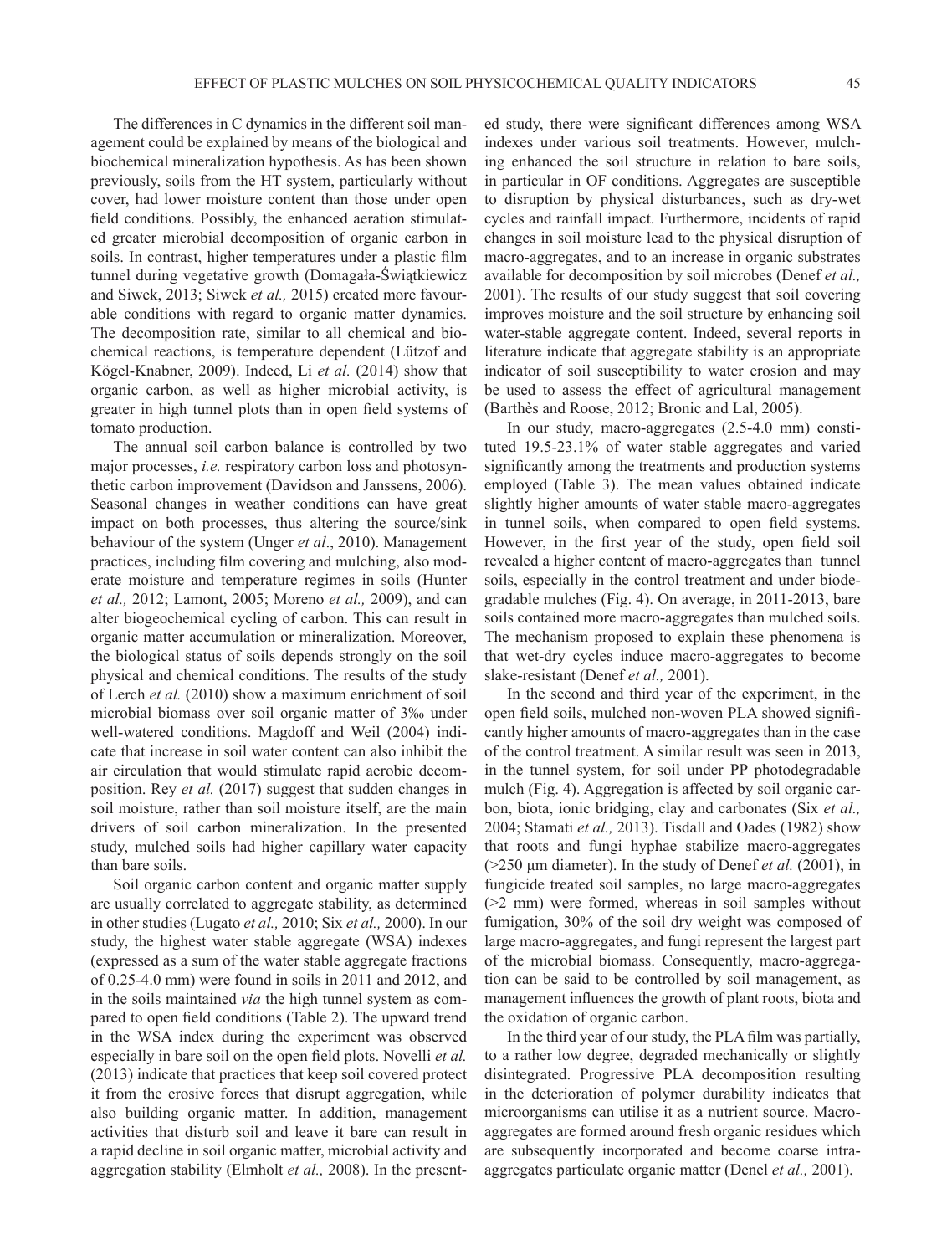Bronic and Lal (2005) demonstrate that large aggregates form in soils with high pH. Calcium  $(Ca^{+})$  is one of the soil aggregating agents which could also improve aggregate stabilization (Dexter, 2004). In the presented study, soil pH was higher in the tunnel soils than in the open field soils. Briedis *et al.* (2012) show that liming brings about an accumulation of large aggregates in soils.

During the experiment, the mean amount of water-stable aggregates in diameters 2.5-1.5 mm and 1.5-1.0 mm significantly decreased, while aggregates with the size of >0.5 mm increased (Table 3). Disturbance activity during soil tilling and the forming of raised beds disrupt the existing aggregates, and the natural renovation of the soil structure and regeneration of network pores are a longterm process. The mechanisms that support soil structure restoration include drying-wetting cycles and freeze-thaw processes, as well as certain soil biological activities (earthworm activity and root growth). The three-year mean values presented in Table 3 indicate that soils from the OF system had higher amounts of micro-aggregates (0.5-0.25 mm) and lower amounts of macro-aggregates (4.5-2.5 mm) than that from the HT system. Generally speaking, this trend was not seen in 2011, but was noticed in 2012 and 2013 (Fig. 4). The water-stability of micro-aggregates depends on the persistent organic binding agents, and it appears to be a characteristic of the particular soil (Stamati *et al.,* 2013). Our results also showed higher amounts of organic carbon in soils under open field conditions. It can, therefore, be concluded that an increase in the water-stable microaggregate content of the studied soils was a direct result of an increase in the value of the organic carbon amount. Six *et al.* (2000) indicate that the physical protection of the particulate organic matter into micro-aggregates is caused by reduced diffusion of oxygen and decreased microbial activity of decomposers inside the smallest aggregates.

The soil acidity reaction was above pH 7.0 in the high tunnel soils and showed slight acidity under open field conditions (Table 4). Still, important differences among the treatments were not observed. According to EC values, the soils were classified as not-saline. However, soil salinity was found to be higher in the high tunnel system. Soil samples taken from tunnel plots had also higher P, Mg, Ca, S, Na and B content than soils from the open field system. High tunnel soils are not exposed to regular leaching from rainfall, and soluble salt accumulated over time from the application of hard water. Moreover, the high level of bivalent cations ( $>1000$  mg Ca and  $>100$  mg Mg dm<sup>-3</sup> of soil) contributed to high water-stable aggregates content in the tunnel soils. Bivalent cations improve the soil structure through binding clay particles and soil organic matter, while a high pH value raises a negative surface charge on clay particles and flocculates dispersive clays (Dexter, 2004). Furthermore, increased pH often results in higher microbial activity and organic matter content. This, in turn, encourages aggregation (Briedis *et al.,* 2012).

## **CONCLUSIONS**

The main conclusions on the use of plastic and degradable plastic mulches in high tunnel production systems are as follows:

1. Soils under mulches have a higher soil organic carbon amount than the bare soils. Soil mulching enhances the soil water capacity expressed as volume capillary water content.

2. The water stable aggregate index is higher in tunnel systems than under open field conditions, and under non-woven mulching than in uncovered soils. Generally, mulching improves the soil structure, in particular, under open field conditions. The film covering also prevents a decrease in the amount of large aggregates in soils in the following year of cropping, especially in the tunnel system of production.

3. The impact of the compared mulches on soil quality indicators is similar. Thus, degradable mulches can be recommended for raspberry cultivation, and for sustainable horticulture applications.

4. The tunnel production system prevents the leaching effect of rain; however, if drip irrigation is installed and utilized regularly, it is possible that elevated soil salinity and alkalinity (pH>7.0) can occur.

5. The results obtained may prove useful in designing sustainable cropping raspberry production systems. The study provided evidence that land use (systems of production and mulching practices) has an important impact on organic carbon stock, moisture content and water stable aggregate amounts in soils.

**Conflict of interest:** The Authors do not declare conflict of interest.

## REFERENCES

- **Andrews S.S., Karlen D.L., and Cambardella C.A., 2004.** The soil management assessment framework: A quantitative soil quality evaluation method. Soil Sci. Soc. Am. J., 68, 1945-1962.
- **Askari M.S. and Holden N.M., 2015.** Quantitative soil quality indexing of temperate arable management systems. Soil Till. Res., 150, 57-67.
- **Barthès B. and Roose E., 2002.** Aggregate stability as an indicator of soil susceptibility to runoff and erosion; validation at several levels. Catena, 47, 133-149.
- **Briedis C., Sá J.C., Caires E.F., Navarro J., Inagaki T.M., Boer A., Neto C.Q., Ferreira A., Canalli L.B., and Santos J.B., 2012.** Soil organic matter pools and carbon-protection mechanisms in aggregate classes influenced by surface liming in a no-till system. Geoderma, 170, 80-88.
- **Bronic C.J. and Lal R., 2005.** Soil structure and management: a review. Geoderma, 124, 3-22.
- **Bushway L., Pritts M., and Handley D., 2008.** Raspberry and blackberry production guide for the Northeast, Midwest, and Eastern Canada. Natural Resource, Agriculture, and Engineering Service Publication NRAES-35, Ithaca, NY.